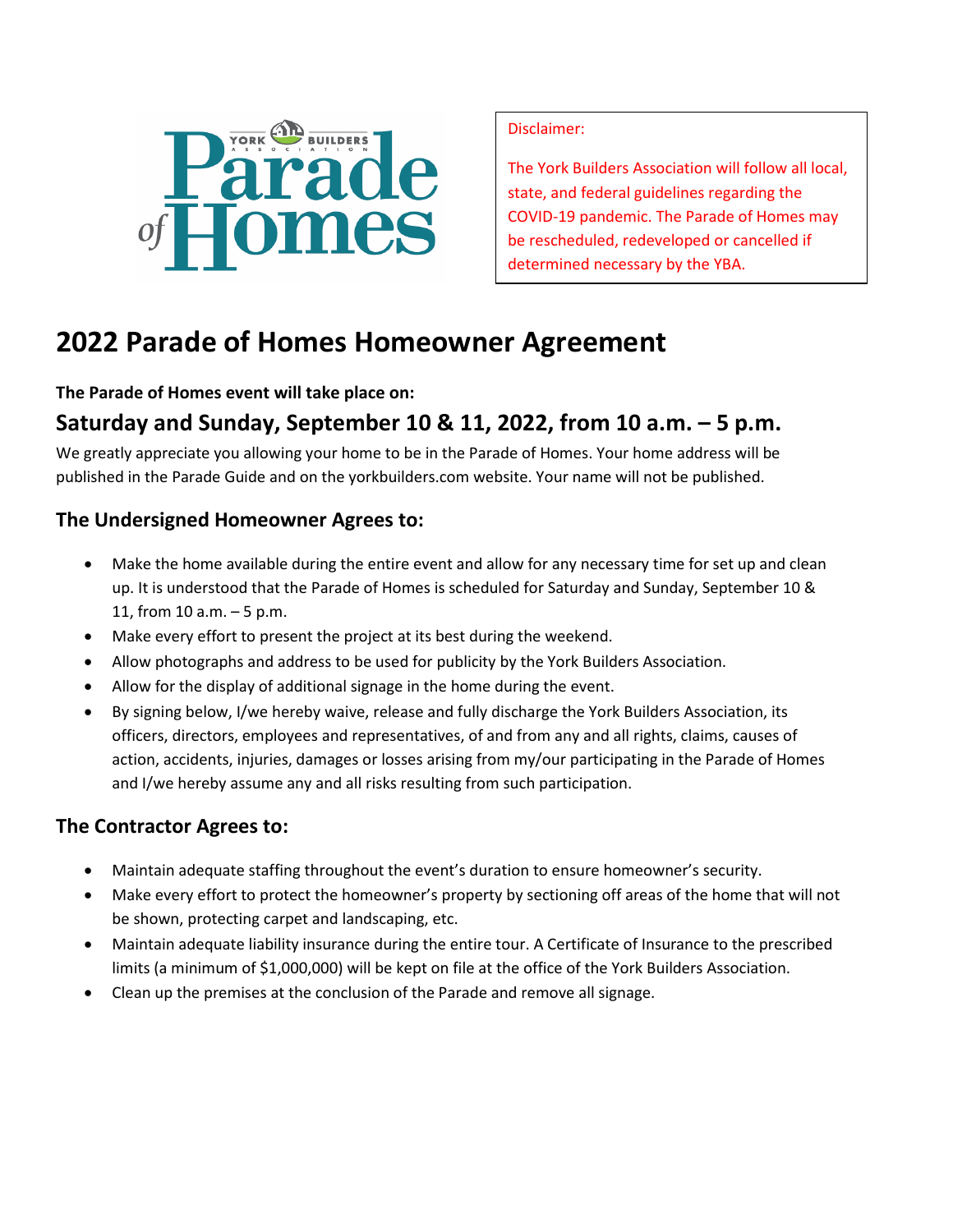The undersigned Builder/Remodeler (hereinafter "Builder/Remodeler") and the York Builders Association (hereinafter "YBA"), intending to be legally bound, agree as follows:

- 1. **REGISTRATION**: Builder/Remodeler hereby applies to the YBA in order to enter one or more singlefamily home(s) or townhome(s) (hereinafter collectively the "Homes"), or to enter one or more remodeled project(s), or to enter one or more new or remodeled commercial project(s), (hereinafter collectively the "Projects") in the 2022 Parade of Homes conducted by the Association (hereinafter the "Parade"). The registration form is made a part of this Contract.
- 2. **HOMES/PROJECTS THAT MAY BE ENTERED**: Only new homes, new commercial buildings, or remodeling projects may be entered into the 2022 Parade of Homes. Projects are to be substantial additions or interior remodeling such as: whole houses, bathrooms, game rooms, media rooms, bedrooms, family rooms, outdoor living spaces, etc. The project cannot be more than five years old and must be in good condition.
- 3. **OCCUPIED HOMES**: May be entered in the 2022 Parade of Homes only if they meet the following criteria: the occupant(s), the owner(s) and the builder release the Association from liability should theft, damage or injury occur at the Home; a Homeowner Participation Agreement must be properly executed and on file at the YBA. (See #4)
- 4. **HOMEOWNER PARTICIPATION AGREEMENT**: Remodeler participants and Occupied Home participants agree to return a signed Homeowner's Participation Agreement with the registration fee and agree to adhere to rules and regulations as stated within the Homeowner's Participation Agreement. This form will be sent to you for completion following registration.
- 5. **USE**/**OCCUPANCY:** A Use/Occupancy permit is the responsibility of the Builder/Remodeler.
- 6. **COMPLIANCE AND COMPLAINTS:** Builders/Remodelers shall conform to the Consumer Assurance Program (CAP) standards issued by the YBA and build a quality product. The Association reserves the right to reject any Parade entry without cause and refund all fees. The Association further reserves the right (for cause) to reject any Parade entry without refund. The Parade of Homes Committee will review any complaints or violations of this Contract. Determination of a violation by this Committee shall be final and binding upon the parties hereto.
- 7. **INSURANCE REQUIREMENT:** Builders/Remodelers, at their expense, shall obtain and maintain adequate general liability and builders risk insurance for each Home. Such policy shall afford protection with an occurrence limit of not less than One Million Dollars (\$1,000,000). The Builder/Remodeler shall name the York Builders Association as additional insured and shall deliver to the YBA a certificate of insurance evidencing said coverage before the event. Failure by the Builder/Remodeler to comply shall result in termination of this Contract without refund of the entry fee.
- 8. **LIABILITY:** Builder/Remodeler shall indemnify, defend and hold harmless the YBA from and against any and all claims and demands of loss whatsoever, caused to any person or property, arising directly or indirectly out of the business conducted in or about Homes/Projects or arising directly or indirectly from any act or omission of the Builder/Remodeler, its servants, its employees, or agents and from or against any and all cost, expenses (including reasonable attorney's fees) and liability incurred with any claim or proceeding brought thereon.
- 9. **REFUND POLICY:** All of the entry fee or any deposits paid towards the regular fee will be refunded if the Home/Project is withdrawn from the Parade on or before July 15, 2022. Homes/Projects may be